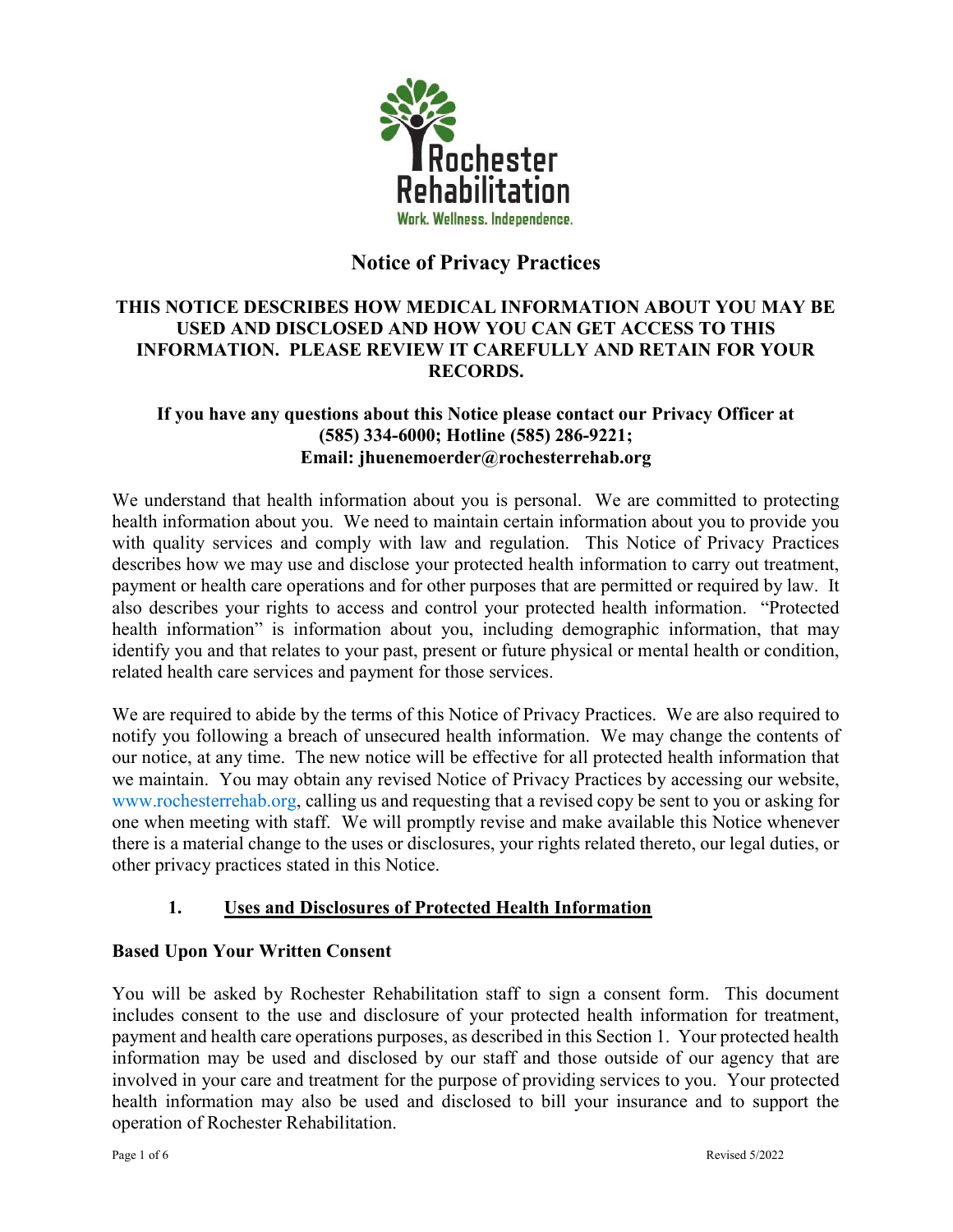Following are examples of the types of uses and disclosures of your protected health care information that Rochester Rehabilitation is permitted to make. These examples are not meant to be exhaustive, but to describe the types of uses and disclosures that may be made by our Agency.

**Treatment:** We will use and disclose your protected health information to provide, coordinate, or manage your services. This includes the coordination or management of your services with a third party that has already obtained your permission to have access to your protected health information, such as another service provider. For example, we might disclose your protected health information, as necessary, to a physician that provides care to you or to your Care Manager.

Payment: Your protected health information will be used, as needed, to obtain payment for services that we provide to you, such as: making a determination of eligibility or coverage for insurance benefits, and undertaking utilization review activities. For example, obtaining services may require that your relevant protected health information be disclosed to the health plan to obtain approval for Rochester Rehabilitation services. In addition, bills may be sent to you or third party payers, such as insurance companies or health plans. The information on the bill may contain information that identifies you, your diagnosis and services provided.

Healthcare Operations: We may use or disclose, as needed, your protected health information in order to support the business activities of Rochester Rehabilitation. These activities include, but are not limited to, quality assessment activities, employee review activities, training of health professionals and students, licensing, and conducting or arranging for other business activities. For example, we may use your information to evaluate the performance of staff involved in your care, to assess the quality of care you receive, and to learn how to improve our services.

We will share your protected health information with third party "business associates" that perform various activities for the Foundation or Agency, including fundraising activities. Whenever an arrangement between our Agency and a business associate involves the use or disclosure of your protected health information, we will have a written contract that contains terms that will protect the privacy of your protected health information.

We may use or disclose certain information about you in order to contact you for fundraising activities supported by Rochester Rehabilitation. You have the right to opt out of receiving these materials. If you or your family does not want to receive these materials, please contact our Privacy Officer and request that these fundraising materials not be sent. You have the right to request to opt back in at any point by contacting the Associate Director of the Ability Partners Foundation at (585) 412-9040.

#### Based upon Your Written Authorization

Certain uses and disclosures require your authorization. An authorization is required, with certain exceptions, for any use or disclosure of your protected health information for marketing purposes or for purposes involving the sale of your protected health information. Also, a specific authorization is required for the release of HIV/AIDS, mental health, and psychotherapy notes and information.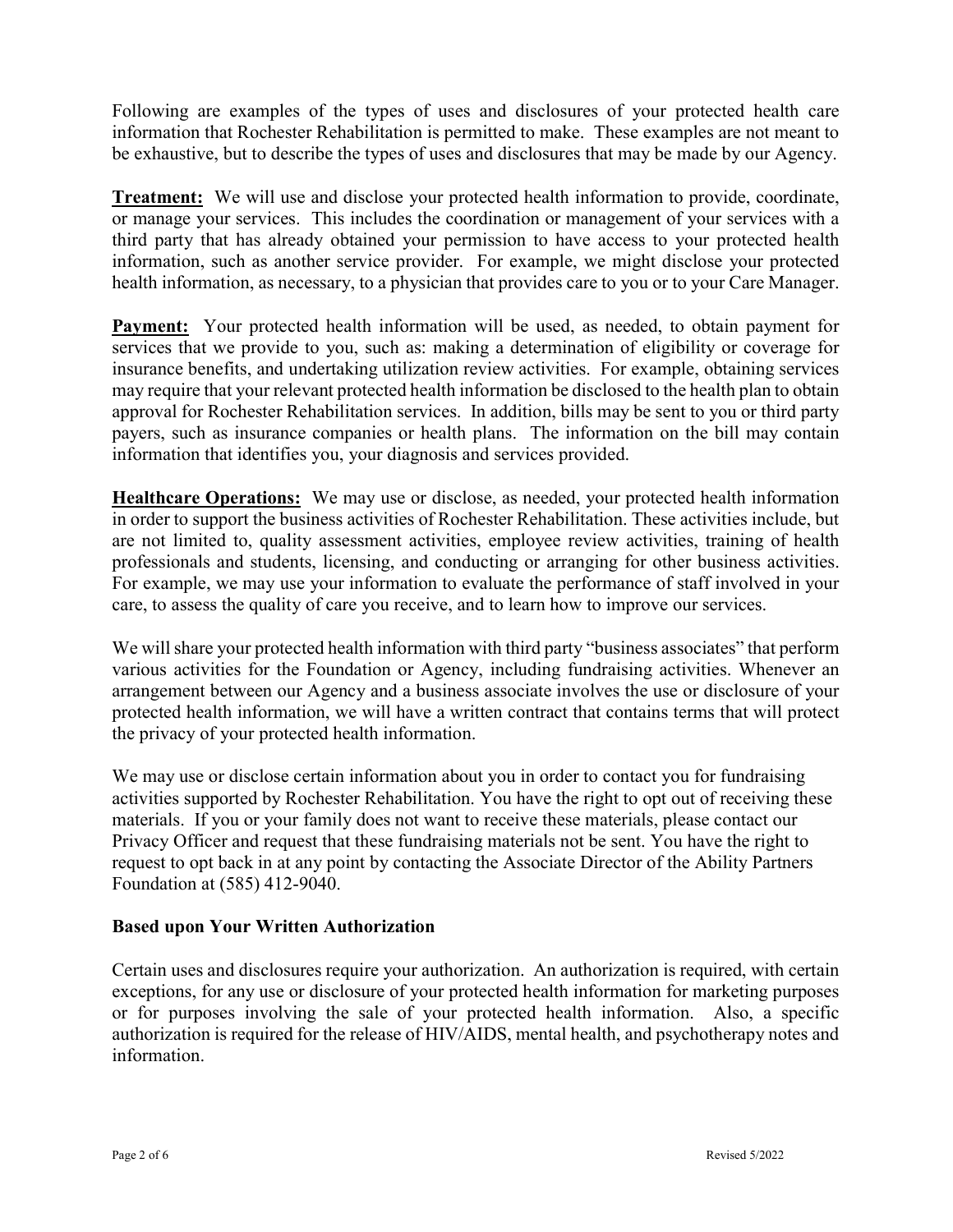- Signed Release: Except as described in this Notice, uses and disclosures will be made with your written authorization. The authorization names the individual/agency which we can release or receive information from and the type of information (example: assessments, case notes, etc.) which can be released.
- Revoking Authorization: You may revoke such authorization, at any time, in writing, except to the extent that Rochester Rehabilitation has taken an action in reliance on the use or disclosure indicated in the authorization. Authorization remains valid until revoked in writing by an authorized individual or the expiration of services.

## Other Permitted and Required Uses and Disclosures That May Be Made With Your Consent, Authorization or Opportunity to Object

We may disclose to a member of your family, a relative, a close friend or any other person you identify, your protected health information that directly relates to that person's involvement in your health care. If you are unable to agree or object to such a disclosure, we may disclose such information as necessary if we determine that it is in your best interest based on our professional judgment. In this regard, we will ask you to provide us with the names of persons to whom we may speak. We may use or disclose protected health information to notify or assist in notifying a family member, personal representative or any other person that is responsible for your care of your location, general condition or passing. Finally, we may use or disclose your protected health information to an authorized public or private entity to assist in disaster relief efforts and to coordinate uses and disclosures to family or other individuals involved in your health care.

#### Other Permitted and Required Uses and Disclosures That May Be Made Without Your Consent, Authorization or Opportunity to Object

We may use or disclose your protected health information in the following situations without your consent or authorization. These situations include:

Required by Law: We may use or disclose your protected health information to the extent that the use or disclosure is required by law. The use or disclosure will be made in compliance with the law and will be limited to the relevant requirements of the law. You will be notified, as required by law, of any such uses or disclosures.

Public Health: We may disclose your protected health information for public health activities and purposes to a public health authority that is permitted by law to collect or receive the information. The disclosure will be made for the purpose of controlling disease, injury or disability. We may also disclose your protected health information, if directed by the public health authority, to a foreign government agency that is collaborating with the public health authority.

Communicable Diseases: We may disclose your protected health information, if authorized by law, to a person who may have been exposed to a communicable disease or may otherwise be at risk of contracting or spreading the disease or condition.

Health Oversight: We may disclose protected health information to a health oversight agency for activities authorized by law, such as audits, investigations, and inspections. Oversight agencies seeking this information include government agencies that oversee the health care system, government benefit programs, other government regulatory programs and civil rights laws.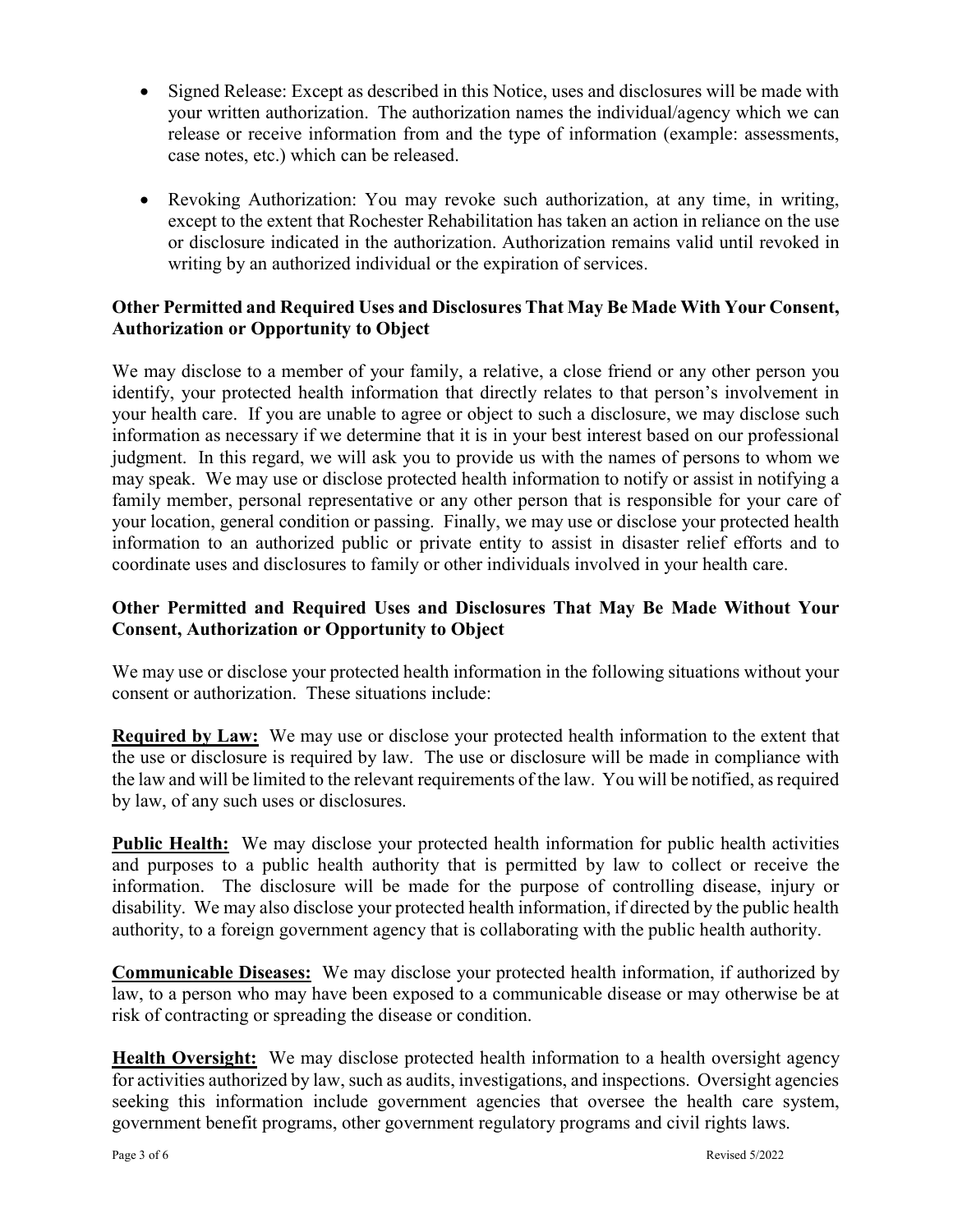Abuse or Neglect: We may disclose your protected health information to a public health authority that is authorized by law to receive reports of child abuse or neglect. In addition, we may disclose your protected health information if we believe that you have been a victim of abuse, neglect or domestic violence to the governmental entity or agency authorized to receive such information. In this case, the disclosure will be made consistent with the requirements of applicable federal and state laws.

Food and Drug Administration: We may disclose your protected health information to a person or company required by the Food and Drug Administration to report adverse events, product defects or problems, biologic product deviations, tract products; to enable product recalls; to make repairs or replacements, or to conduct post-marketing surveillance, as required.

Legal Proceedings: We may disclose protected health information in the course of any judicial or administrative proceeding, in response to an order of a court or administrative tribunal (to the extent such disclosure is expressly authorized), and in certain conditions in response to a subpoena, discovery request or other lawful process. Special rules apply for HIV/AIDS information and mental health information.

Law Enforcement: We may also disclose protected health information, so long as applicable legal requirements are met, for law enforcement purposes. These law enforcement purposes include (1) legal processes and as otherwise required by law, (2) limited information requests for identification and location purposes, (3) disclosures pertaining to victims of a crime, (4) where there is suspicion that death has occurred as a result of criminal conduct, (5) in the event that a crime occurs on the premises of Rochester Rehabilitation, and (6) medical emergency (not on Rochester Rehabilitation's premises) and it is likely that a crime has occurred.

Coroners, Funeral Directors, and Organ Donation: We may disclose protected health information to a coroner or medical examiner for identification purposes, determining cause of death or for the coroner or medical examiner to perform other duties authorized by law. We may also disclose protected health information to a funeral director, as authorized by law, in order to permit the funeral director to carry out their duties. We may disclose such information in reasonable anticipation of death. Protected health information may be used and disclosed for cadaveric organ, eye or tissue donations purposes.

Criminal Activity: Consistent with applicable federal and state laws, we may disclose your protected health information, if we believe that the use or disclosure is necessary to prevent or lessen a serious and imminent threat to the health or safety of a person or the public. We may also disclose protected health information if it is necessary for law enforcement authorities to identify or apprehend an individual.

Military Activity and National Security: When the appropriate conditions apply, we may use or disclose protected health information of individuals who are Armed Forces personnel (1) for activities deemed necessary by appropriate military command authorities; (2) for the purpose of a determination by the Department of Veterans Affairs of your eligibility for benefits, or (3) to foreign military authority if you are a member of that foreign military services. We may also disclose your protected health information to authorize federal officials for conducting national security and intelligence activities, including for the provision of protective services to the President or other legally authorized.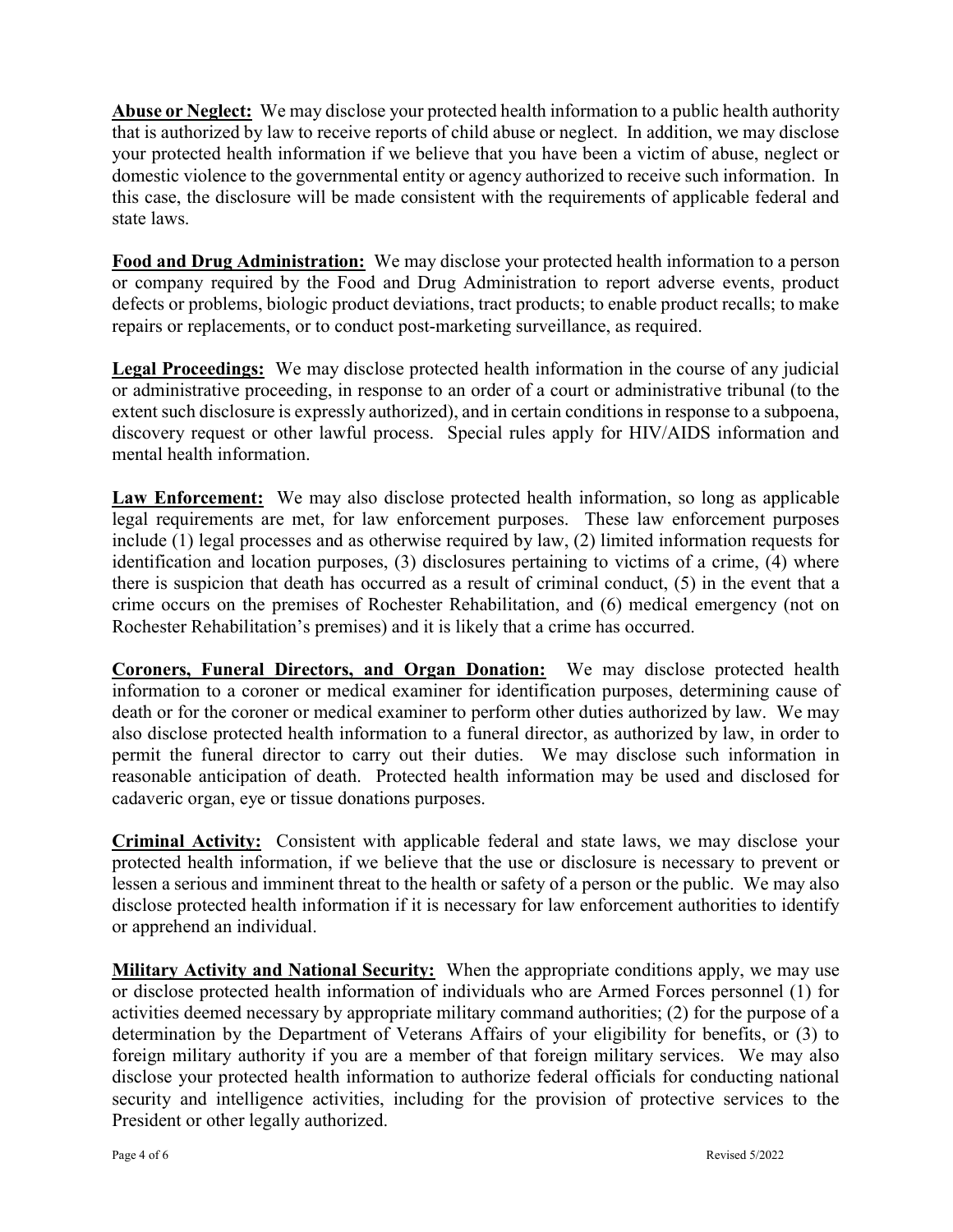Workers' Compensation: Your protected health information may be disclosed by us as to comply with workers' compensation laws and other similar legally-established programs.

Inmates: We may use or disclose your protected health information if you are an inmate of a correctional facility and your physician created or received your protected health information in the course of providing care to you.

Required Uses and Disclosures: Under the law, we must make disclosures to you and when required by the Secretary of the Department of Health and Human Services to investigate or determine our compliance with the requirements of Section 164.500 *et. seq.* 

## 2. Your Rights

Following is a statement of your rights with respect to your protected health information and a brief description of how you may exercise these rights.

You have the right to inspect and copy your protected health information. This means you may inspect and obtain a copy of protected health information about you for as long as we maintain the protected health information.

We may charge a reasonable, cost-based fee for the costs of copying, mailing or other supplies associated with your request, up to \$0.75 per page for copied records. We may deny your request to inspect and copy in certain limited circumstances. If you are denied access, you may request that the denial be reviewed by Rochester Rehabilitation and/or the New York State Office of Mental Health. Please contact our Privacy Officer if you have questions about access to your medical record.

You have the right to request a restriction of your protected health information. This means you may ask us not to use or disclose any part of your protected health information for the purposes of treatment, payment or healthcare operations. You may also request that any part of your protected health information not be disclosed to family members or friends who may be involved in your care or for notification purposes as described in this Notice of Privacy Practices. Your request must state the specific restriction requested and to whom you want the restriction to apply.

Rochester Rehabilitation is not required to agree to a restriction that you may request, except we must agree to your request to restrict the information we provide to your health plan if the disclosure is not required by law and the information relates to health care being paid in full by someone other than the health plan. If Rochester Rehabilitation believes it is in your best interest to permit use and disclosure of your protected health information, your protected health information will not be restricted. If Rochester Rehabilitation does agree to the requested restriction, we may not use or disclose your protected health information in violation of that restriction unless it is needed to provide emergency treatment. You may request a restriction by contacting our Privacy Officer in writing.

You have the right to request to receive confidential communications from us by alternative means or at an alternative location. We will accommodate reasonable requests. We may also condition this accommodation by asking you for information as to how payment will be handled or specification of an alternative address or other method of contact. We will not request an